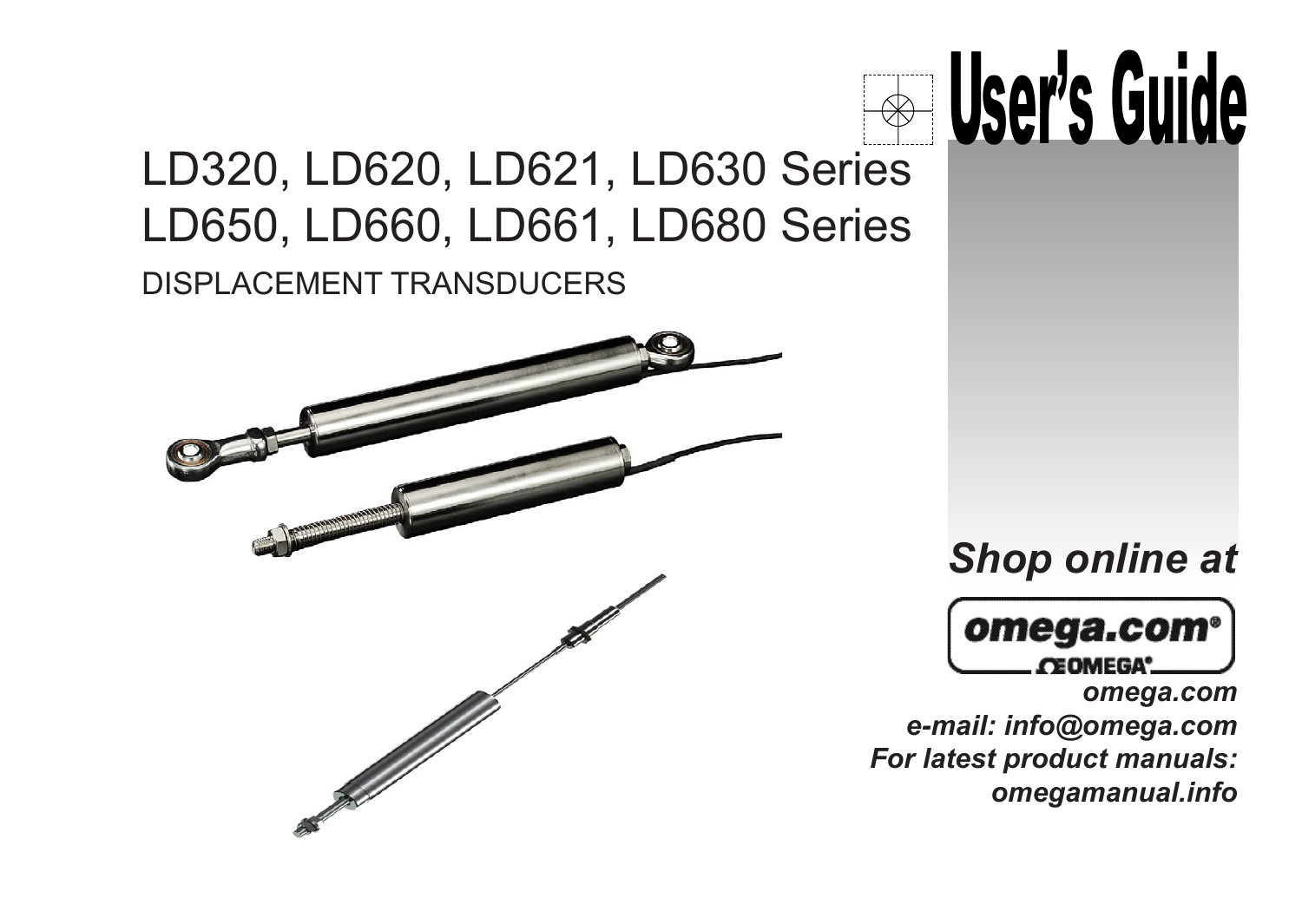| omega.com®<br><b>NEOMEGA®</b>                                                                                                              |                                                                                                                                                                                                                                                                                                                                                                                                                                                                                                                                                                                                                    |          |                        |                                                                                                                                                                                                                                                          |  |  |  |
|--------------------------------------------------------------------------------------------------------------------------------------------|--------------------------------------------------------------------------------------------------------------------------------------------------------------------------------------------------------------------------------------------------------------------------------------------------------------------------------------------------------------------------------------------------------------------------------------------------------------------------------------------------------------------------------------------------------------------------------------------------------------------|----------|------------------------|----------------------------------------------------------------------------------------------------------------------------------------------------------------------------------------------------------------------------------------------------------|--|--|--|
|                                                                                                                                            | OMEGAnet <sup>®</sup> On-Line Service                                                                                                                                                                                                                                                                                                                                                                                                                                                                                                                                                                              |          |                        | Internet e-mail                                                                                                                                                                                                                                          |  |  |  |
|                                                                                                                                            | www.omega.com                                                                                                                                                                                                                                                                                                                                                                                                                                                                                                                                                                                                      |          |                        | info@omega.com                                                                                                                                                                                                                                           |  |  |  |
|                                                                                                                                            | Servicing North America:                                                                                                                                                                                                                                                                                                                                                                                                                                                                                                                                                                                           |          |                        | <b>Servicing Europe:</b>                                                                                                                                                                                                                                 |  |  |  |
| USA:<br>ISO 9001 Certified                                                                                                                 | One Omega Drive, Box 4047<br>Stamford CT 60907-0047<br>Tel: (203) 359-1660  FAX: (203) 359-7700<br>e-mail: info@omega.com                                                                                                                                                                                                                                                                                                                                                                                                                                                                                          | Benelux: |                        | Postbus 8034, 1180 LA Amstelveen, The Netherlands<br>Tel: +31 (0)20 3472121   FAX: +31 (0)20 6434643<br>Toll Free in Benelux: 0800 0993344<br>e-mail: sales@omegaeng.nl                                                                                  |  |  |  |
| Canada                                                                                                                                     | 976 Bergar<br>Laval (Quebec) H7L 5A1, Canada<br>Tel: (514) 856-6928   FAX: (514) 856-6886                                                                                                                                                                                                                                                                                                                                                                                                                                                                                                                          |          | Czech Republic:        | Frystatska 184, 733 01 Karvina <sup>'</sup> , Czech Republic<br>FAX: +420 (0)59 6311114<br>Tel: +420 (0)59 6311899<br>Toll Free: 0800-1-66342<br>e-mail: info@omegashop.cz                                                                               |  |  |  |
| For immediate technical or application assistance:<br>Sales Service: 1-800-826-6342 / 1-800-TC-OMEGA <sup>®</sup><br><b>USA and Canada</b> |                                                                                                                                                                                                                                                                                                                                                                                                                                                                                                                                                                                                                    | France:  |                        | 11, rue Jacques Cartier, 78280 Guyancourt, France<br>Tel: +33 (0)1 61 37 2900<br>FAX: +33 (0)1 30 57 5427<br>Toll Free in France: 0800 466 342<br>e-mail: sales@omega.fr                                                                                 |  |  |  |
|                                                                                                                                            | Customer Service: 1-800-872-2378 / 1-800-622-BEST <sup>®</sup><br>Engineering Service: 1-800-872-9436 / 1-800-USA-WHEN <sup>®</sup><br>TELEX: 996404 EASYLINK: 62968934 CABLE: OMEGA                                                                                                                                                                                                                                                                                                                                                                                                                               |          |                        | Germany/Austria: Daimlerstrasse 26, D-75392 Deckenpfronn, Germany<br>Tel: +49 (0)7056 9398-0   FAX: +49 (0)7056 9398-29<br>Toll Free in Germany: 0800 639 7678                                                                                           |  |  |  |
| Mexico:                                                                                                                                    | En Español: (001) 203-359-7803 e-mail: espanol@omega.co<br>FAX: (001) 203-359-7807<br>info@omega.com.mx                                                                                                                                                                                                                                                                                                                                                                                                                                                                                                            |          | <b>United Kingdom:</b> | e-mail: info@omega.de<br>One Omega Drive, River Bend Technology Centre<br>ISO 9002 Certified Northbank, Irlam, Manchester<br>M44 5BD United Kingdom<br>Tel: +44 (0)161 777 6611<br>FAX: +44 (0)161 777 6622<br>Toll Free in United Kingdom: 0800-488-488 |  |  |  |
|                                                                                                                                            | It is the policy of OMEGA to comply with all worldwide safety and EMC/EMI regulations that apply. OMEGAis constantly pursuing certification of its<br>products to the European New Approach Directives. OMEGA will add the CE mark to every appropriate device upon certification.<br>The information contained in this document is believed to be correct, but OMEGA Engineering, Inc. accepts no liability for any errors it contains, and<br>reserves the right to alter specifications without notice.<br>WARNING: These products are not designed for use in, and should not be used for, human applications. |          |                        | e-mail: sales@omega.co.uk<br>M-4345/0713                                                                                                                                                                                                                 |  |  |  |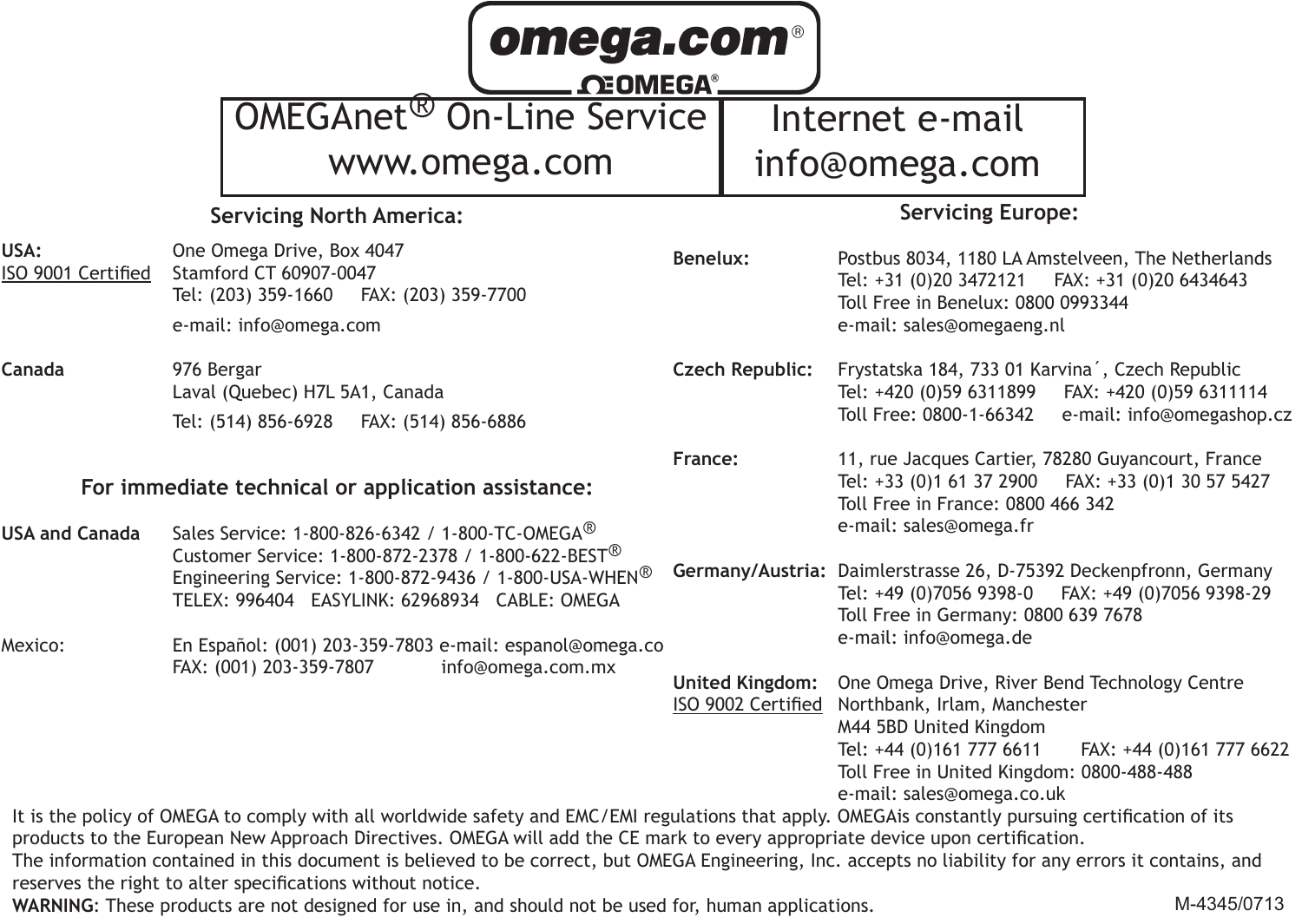## Index

| <b>Section Title</b> |                                                    | Page |
|----------------------|----------------------------------------------------|------|
| 1.0                  | $Introduction \dots \dots \dots \dots \dots \dots$ | 4    |
| 20                   |                                                    | 5    |
| 2.1                  | Mounting the Transducer                            | 5    |
| 22                   |                                                    | 6    |
| 23                   | Carriers                                           | 6    |
| 231                  | Guided Carriers                                    | 6    |
| 232                  |                                                    | 6    |
| 2.3.3                | $Springs$                                          | 7    |
| 234                  | Universal Joints                                   | 7    |
| 2.3.5                | Thread Mount Option                                | 8    |
| 2.3.6                | Submersible Option                                 | 8    |

| <b>Section Title</b> |                       | Page |
|----------------------|-----------------------|------|
| 3.0                  | Electrical Interfaces | 9    |
| 3.1                  | Standard LVDT         | 9    |
| 3.2                  |                       | 10   |
| 3.3                  | DC Voltage            | 10   |
| 3.4                  |                       | 11   |
| 4.0                  | Conditioning          | 12   |
| 5.0                  |                       | 12   |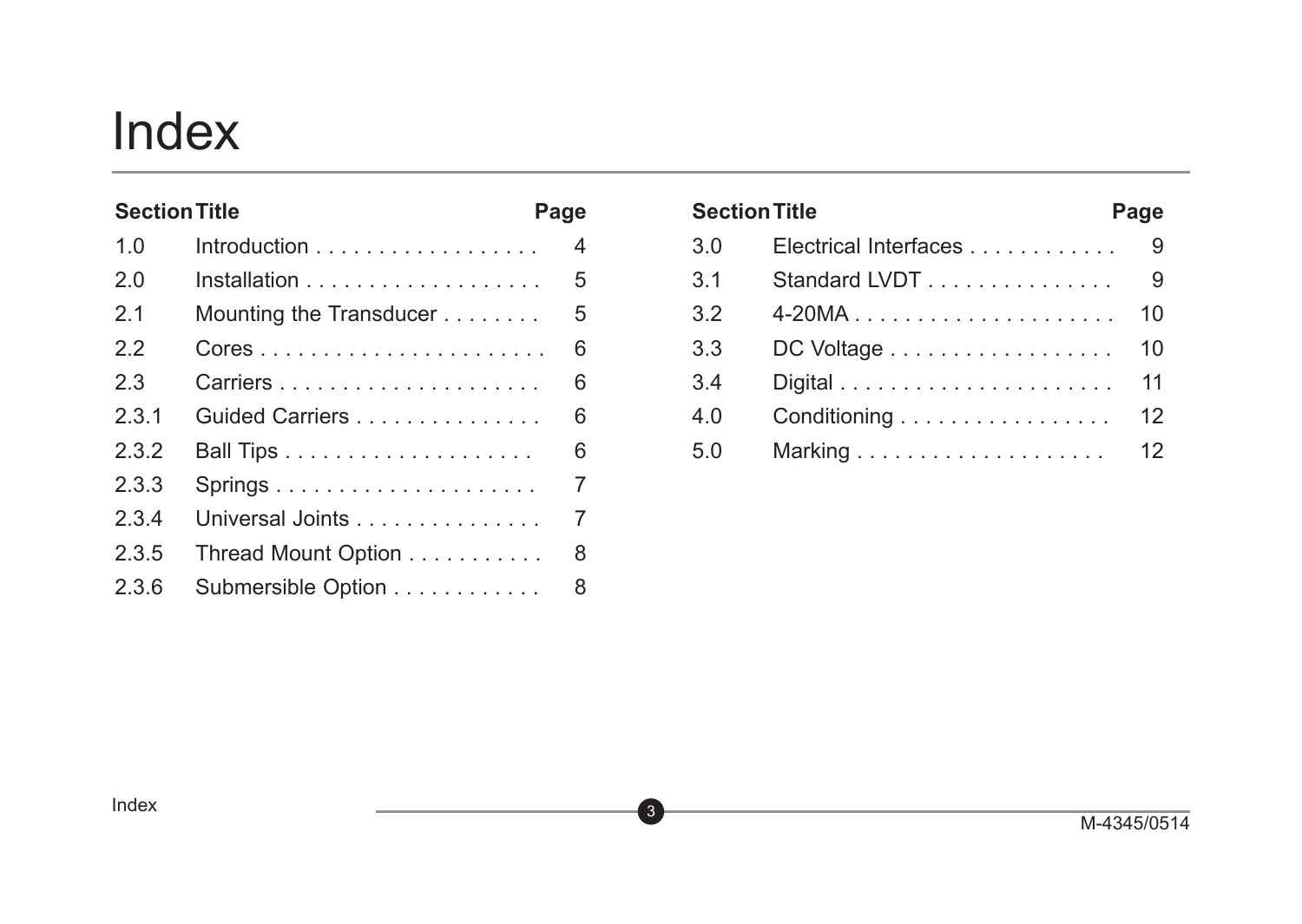# 1.0: Introduction

Omega's new LD320, LD620, LD621, LD630 range of displacement transducers forms a wide range of transducers offering measurement ranges from ±2.5 mm to ±150 mm. The LD320, LD620, LD621, LD630 offers the advantage of a shorter body than traditional displacement transducers. Furthermore, four electrical output types are provided; these are standard LVDT, 4-20 mA, isolated DC voltage and digital outputs.

All models in the LD320, LD620, LD621, LD630 can be configured with guided or unguided core for frictionless operation. The wide bore to core clearance of the LD320, LD620, LD621, LD630 makes installation and alignment a very easy process. The guided versions are provided with polymer bearings for high rigidity and are available with special tips, universal joint fittings and return springs. The universal joints are useful in applications where lever movements induce variations in the motion straightness.

The rugged construction of the LD320, LD620, LD621, LD630 and the options of IP65, IP67, IP68 and submersible (100 bar) rating makes these transducers a cost-effective product suitable for use in harsh environments (see also section 2.3.6).

#### **GENERAL SPECIFICATION**

| Storage                                  | <b>LVDT Variants</b>    | $-40$ °C to $+120$ °C                |
|------------------------------------------|-------------------------|--------------------------------------|
| Temperature                              | $ 4-20$ mA, DC and      | -20 $^{\circ}$ C to +85 $^{\circ}$ C |
|                                          | <b>Digital Variants</b> |                                      |
| Operating                                | <b>LVDT Variants</b>    | -40 °C to +120 °C                    |
| Temperature<br>$ 4-20 \text{ mA}$ and DC |                         | 0 °C to +65 °C                       |
|                                          | Variants                |                                      |
|                                          | Digital variants        | $-40$ °C to $+120$ C                 |
|                                          | (Transducer only)       |                                      |
| Linearity                                | 0.2% FSO                |                                      |

For full specification please refer to the Product Datasheet or catalog.

#### **Typical Mechanical Configurations**

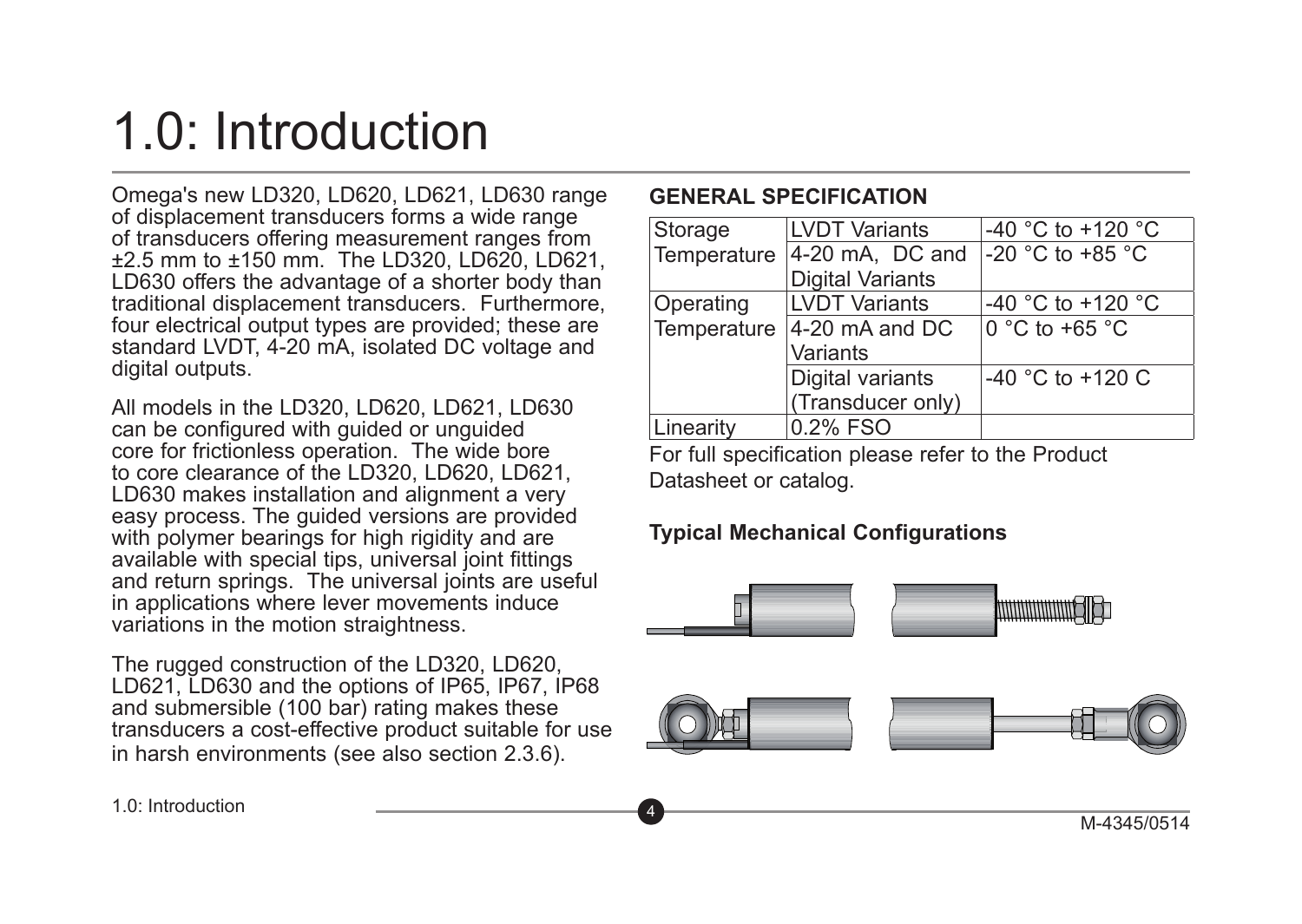# 2.0: Installation

#### **2.1: Mounting the Transducer**

LVDT based transducers are a reliable and proven technology that is well established in all areas of manufacturing and control industries. The majority of the associated problems experienced with their application and use are totally avoidable, particularly if sufficient thought is given during the initial design stages of equipment to the positioning and clamping methods employed for these feedback elements.

LVDT's, being of inductive nature, are susceptible to some degree to the influence of magnetic fields.



The LD320, LD620, LD621, LD630, LD650, LD660, DL661, LD680 transducers contain an integral magnetic screen that reduces these effects However, the transducer should be positioned well away from electric motors, relays and permanent magnets. If this is not possible checks should be made on the influence of such items.

Clamping of the coil assembly should be carefully considered. Some example methods are shown below. Ideally the body of the transducers should be clamped centrally in a pinch or voke type clamp. manufactured from a low conductivity, non-magnetic material.

Irrespective of clamping method, care must be taken not to over-tighten retaining screws as distortion of the body may prove damaging to the integrity of the transducer and adversely affect the geometry of the installation.

If the LVDT is to be mounted on equipment subject to high "g" then, dependent on the direction of these forces, it may be advantageous to consider end to end clamping in preference to over body clamping.

For Universal Joint fittings maximum tightening torque on the ball =  $2.5$  Nm.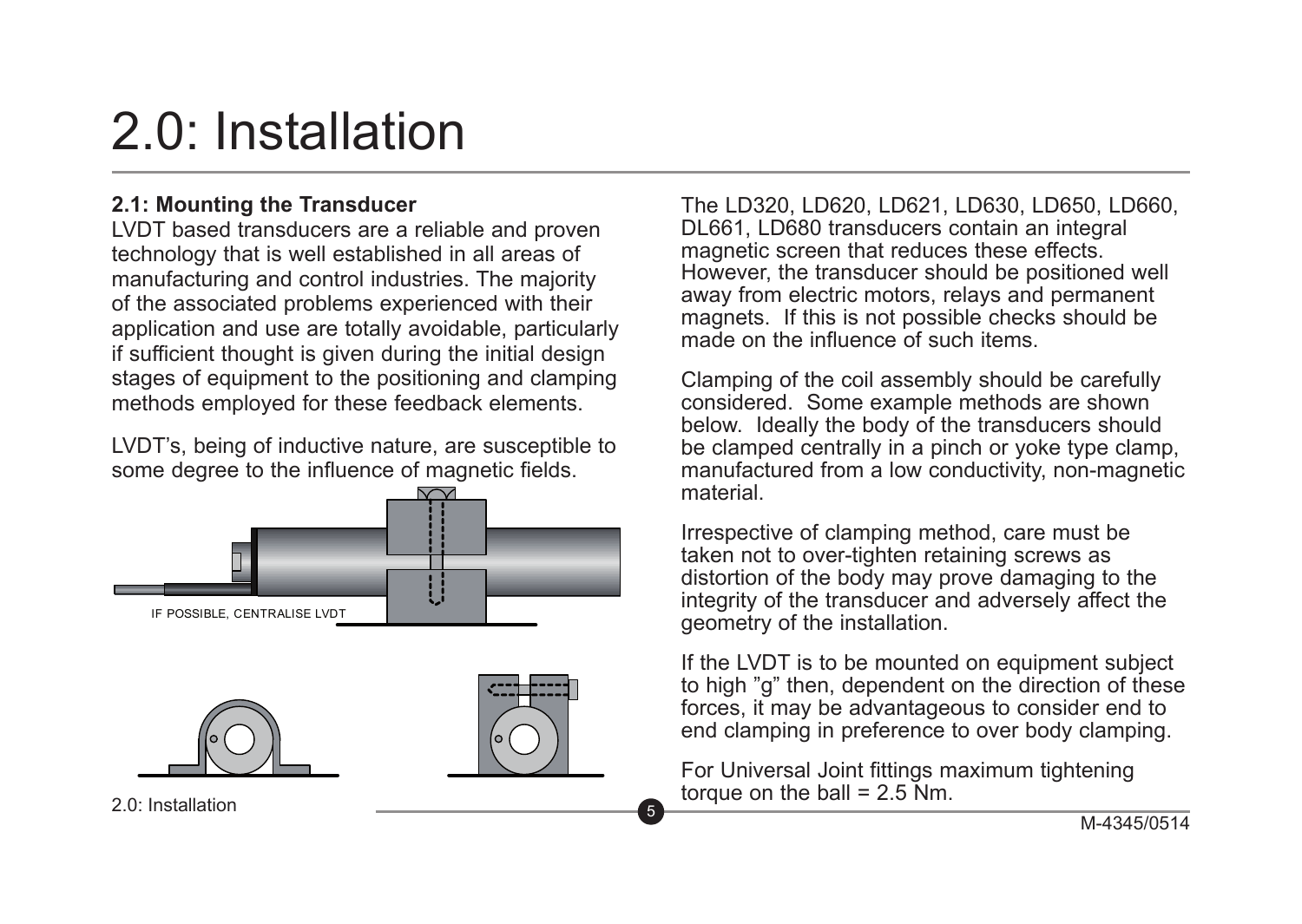## 2.0: Installation (continued)

#### **2.2: Cores**

The standard core supplied is a ∅6.35 mm Core with M4 x 0.7 x 12 mm female thread at both ends for mounting onto a carrier. The magnetic core has been manufactured to achieve optimum performance and any subsequent handling of the core which results in stress being imparted will render the calibration void. This includes overtightening of the core during installation onto its carrier. Hand tightening and retention by means of a suitable thread locking anaerobic retainer is the recommended procedure.

#### **2.3: Carriers**

A standard length carrier is available for each model of transducer, manufactured from 316 stainless steel and incorporating an M4 x 0.7 x 10 mm long male thread for attachment to the standard core and an M6 x 1.0 x 17 mm male thread for attachment to the fixture.

#### **2.3.1: Guided Carriers**

Mounting: Normal mounting methods apply (see Installation). Careful consideration should be given to alignment; the carrier must be able to move freely within the transducer core. Side force should be kept to a minimal level.

Maintenance: Check for free movement of the carrier when in the vertical plane. The polymer guide bearing is maintenance free.

#### **2.3.2: Ball Tips**

This option is for use with the Guided Carrier and is attached via an adapter fitted to the threaded end of the core carrier. Side forces that may exert undue pressure and flex the carrier must be avoided.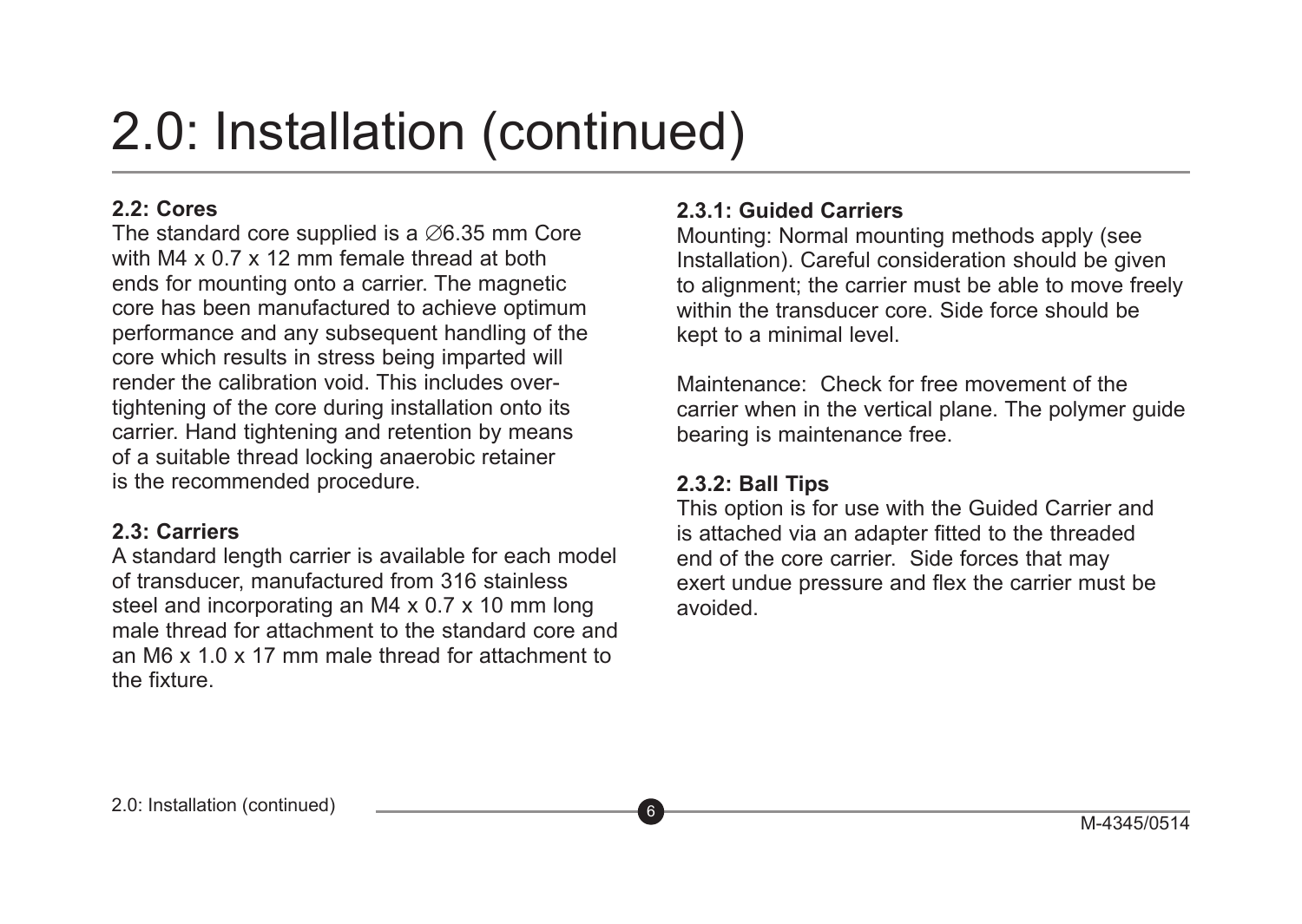# 2.0: Installation (continued)

#### **2.3.3: Springs**

A spring may be fitted externally in conjunction with a guided carrier and also with a ball tip.

#### **2.3.4: Universal Joints**

Mounting: All LD320, LD620, LD621, LD630 transducers up to 300 mm total measurement range (±150 mm) may be mounted in any axis; it is recommended that the rear rod end bearing (near cable exit) is mounted on the static component. (The larger transducers, because of the increase in weight. may exhibit bowing of the carrier and therefore mounting in the horizontal plane should either be avoided or additional support given to the body. This option is used with the guided core.)

Maintenance: Periodic inspection of locking screws and nuts etc. is advisable depending upon the Customer's application. Rod end bearings should be able to move freely and have minimal side play.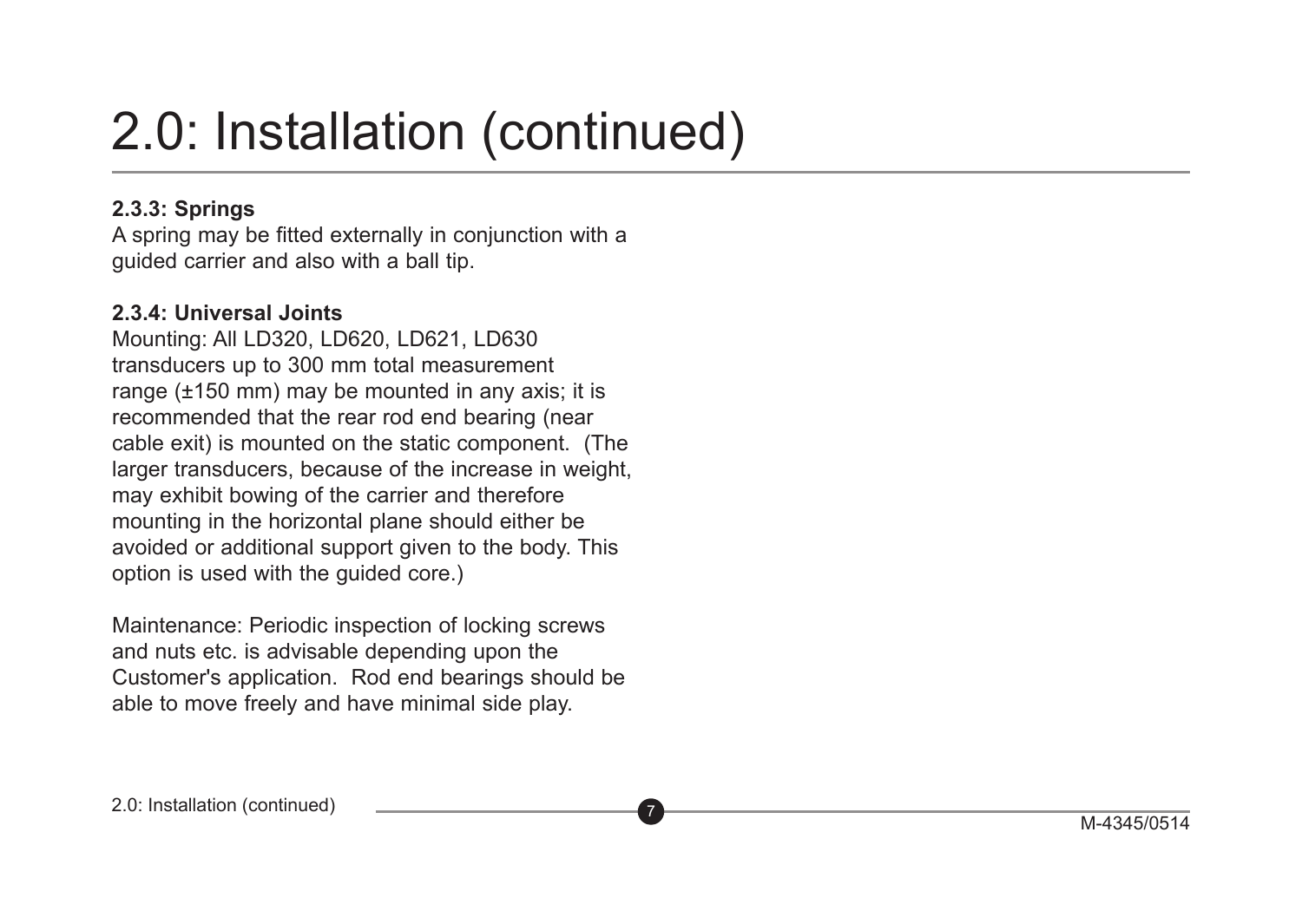# 2.0: Installation (continued)

#### **2.3.5: Thread Mount Option - LD650, LD660, LD661 Series**



#### **2.3.6: Submersible Option - LD680 Series**

The submersible transducer has a mineral insulated cable terminated in a bulk head connection.



2 Mounting Nuts 1/2"-**20 UNF-2A** 

2.0: Installation (continued) 2.0: Installation (continued) 2.0: Installation (continued)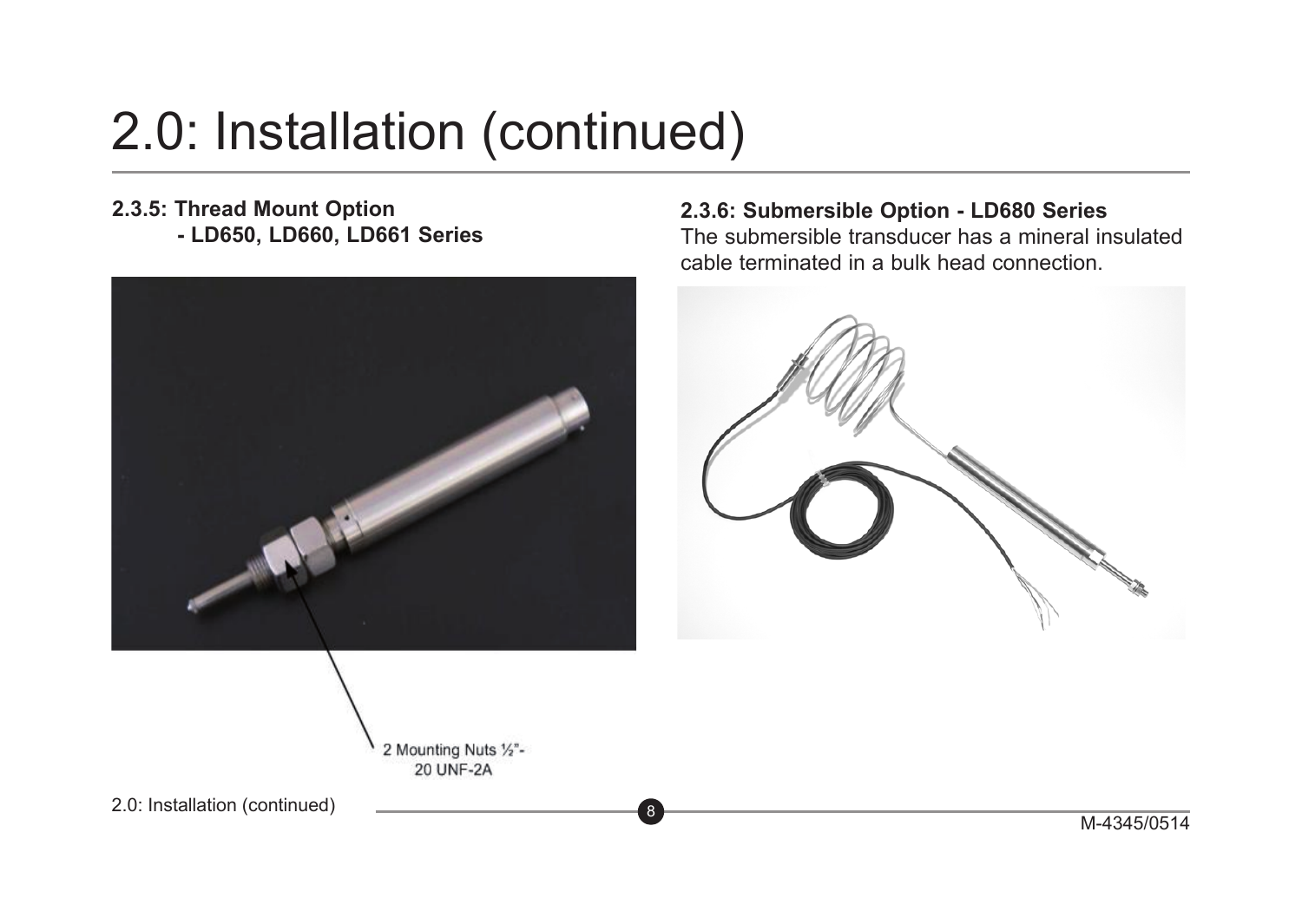## 3.0: Electrical Interfaces

#### **3.1: Standard LVDT**

The LD320, LVDT output transducer is designed to operate with an excitation voltage of  $3 + 1$  V rms, an excitation frequency of 5 ± 0.5 kHz into a 100 kΩ load as detailed below. Operation in different configurations may mean the optimum performance is degraded.



#### **Standard LVDT Connector 5 pin 240º DIN**



M-4345/0514 <sup>9</sup> 3.0: Electrical Interfaces

The LD320 range of LVDT transducers operate on the principal that movement of a core inside the transducer body is detected by a differential change in output on two secondary coils, the primary coil(s) being energised by an appropriate AC excitation signal. With the core in a central position, the coupling from the primary to each secondary is equal and opposite and therefore cancel out, thus the resultant output voltage is zero. As the core is displaced further into one secondary, its voltage increases proportionally and the other secondary voltage decreases hence the output changes in magnitude and phase in proportion to movement in either direction from null.

The red and white connections are in phase for inward movement (i.e. towards the cable end).

The output signal depends on both core movement and energisation voltage and is expressed as a sensitivity in mV $_{\text{output}}$  / V<sub>energising</sub> / mm travel.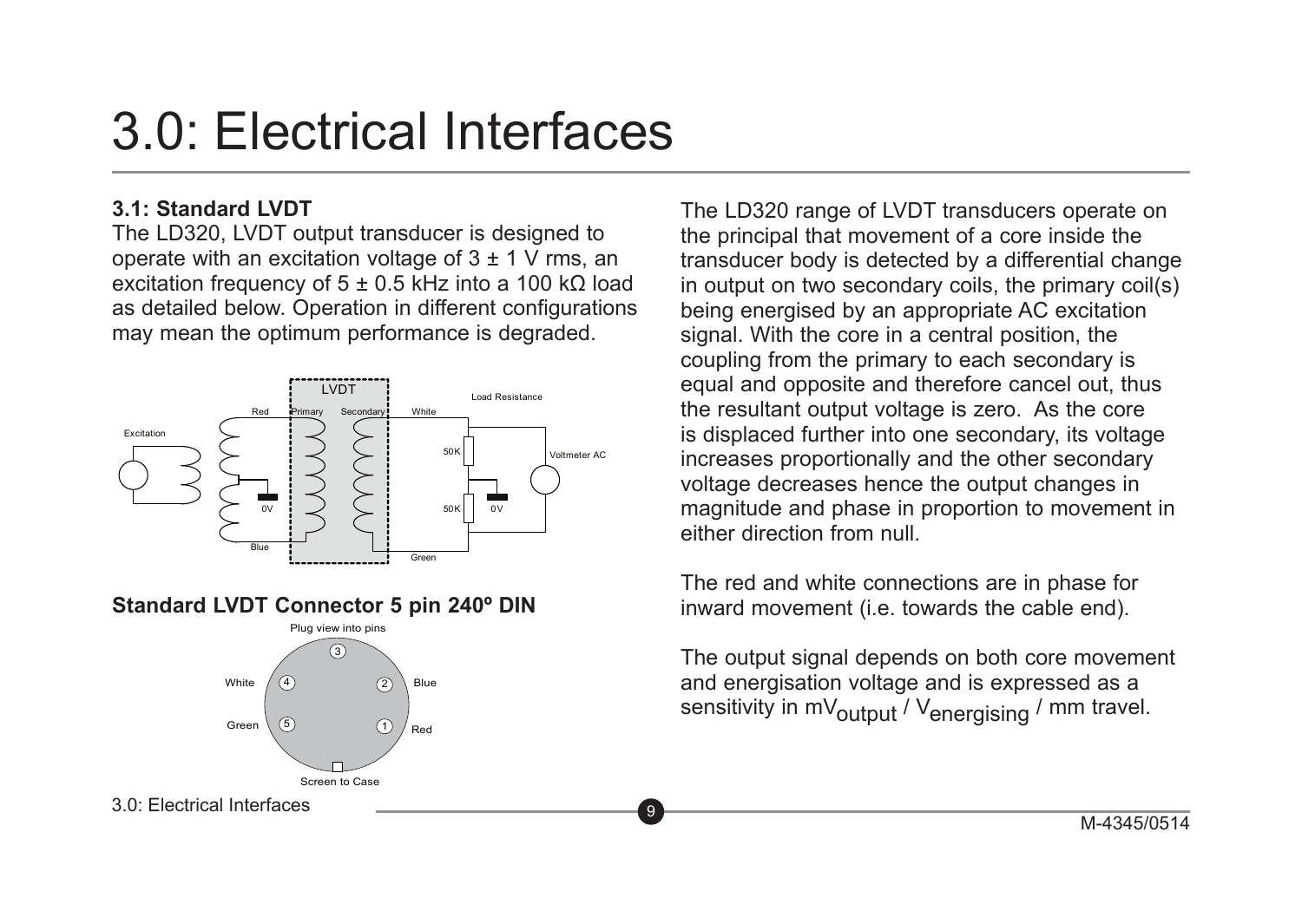# 3.0: Electrical Interfaces (continued)

#### **3.2: 4-20 MA**

The LD630, LD650 and LD680 are configured as a two wire 4-20 mA loop device, the transducer provides a current between 4 mA (fully out) and 20 mA (fully in). The transducer requires an excitation voltage between 10 VDC and 30 VDC.



Note: 4-20 mA products are designed to operate with a maximum loop resistance of 600  $\Omega$ .

#### **3.3: DC Voltage**

The LD620, LD621, LD660 and LD661 can be configured to provide a DC voltage output as shown below;

| <b>Measurement</b><br>Range | Output                  | Output     |
|-----------------------------|-------------------------|------------|
| $0-d$ mm                    |                         | $0-10$ VDC |
| $-d/2$ to $+d/2$ mm         | $-5$ VDC<br>to $+5$ VDC |            |

The transducer requires an excitation voltage between 10 VDC and 30 VDC.

The transducer output is electrically isolated from the input supply.



(continued)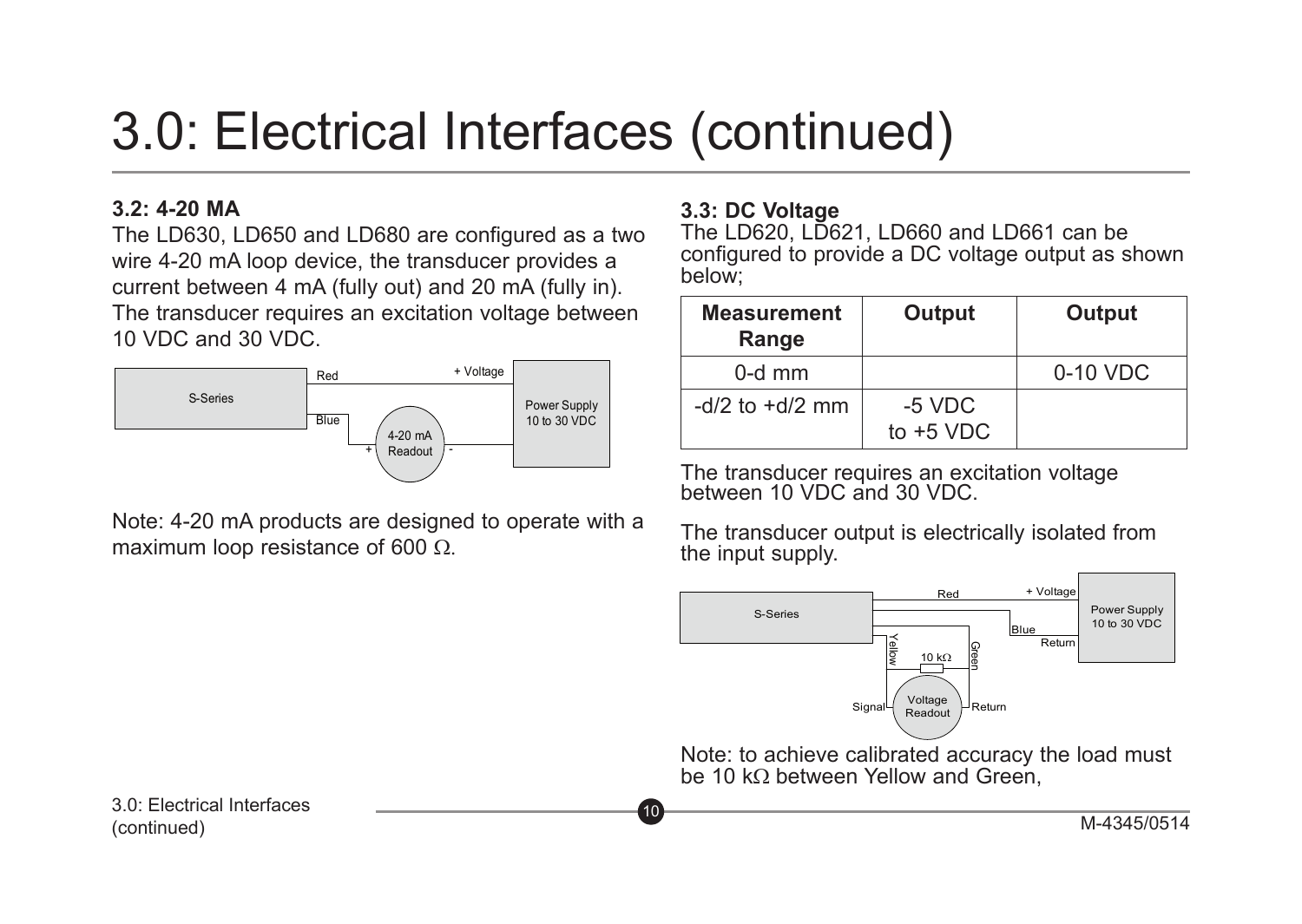# 3.0: Electrical Interfaces (continued)

#### **3.4: DIGITAL**

Digital versions of the LD640 transducers are supplied with an integral PIE module. This module is fully compatible with DR601 and LDN232. For details see Digital Probe User Leaflet.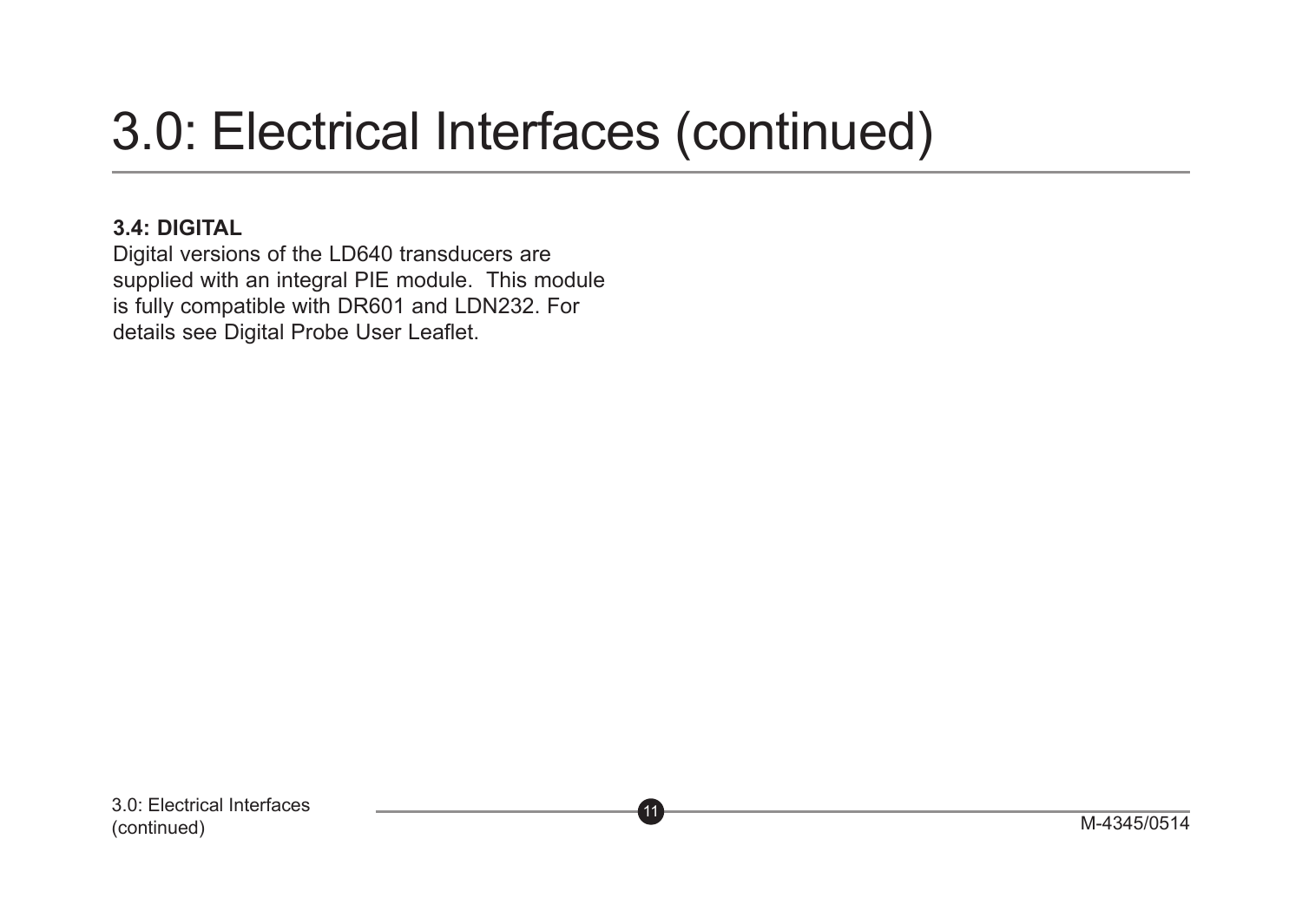# 4.0: Conditioning

The 4-20 mA and DC output version of the transducer require no signal conditioning other than being connected to an appropriate receiver such as a voltmeter, A/D converter or current meter.

LVDT transducers usually require the signal to be conditioned either by end user amplifiers or with Omega conditioning circuits. Information on these products can be obtained from original supplier

# 5.0: Marking

Products with integrated electronics are CE marked. Digital probes are CE marked.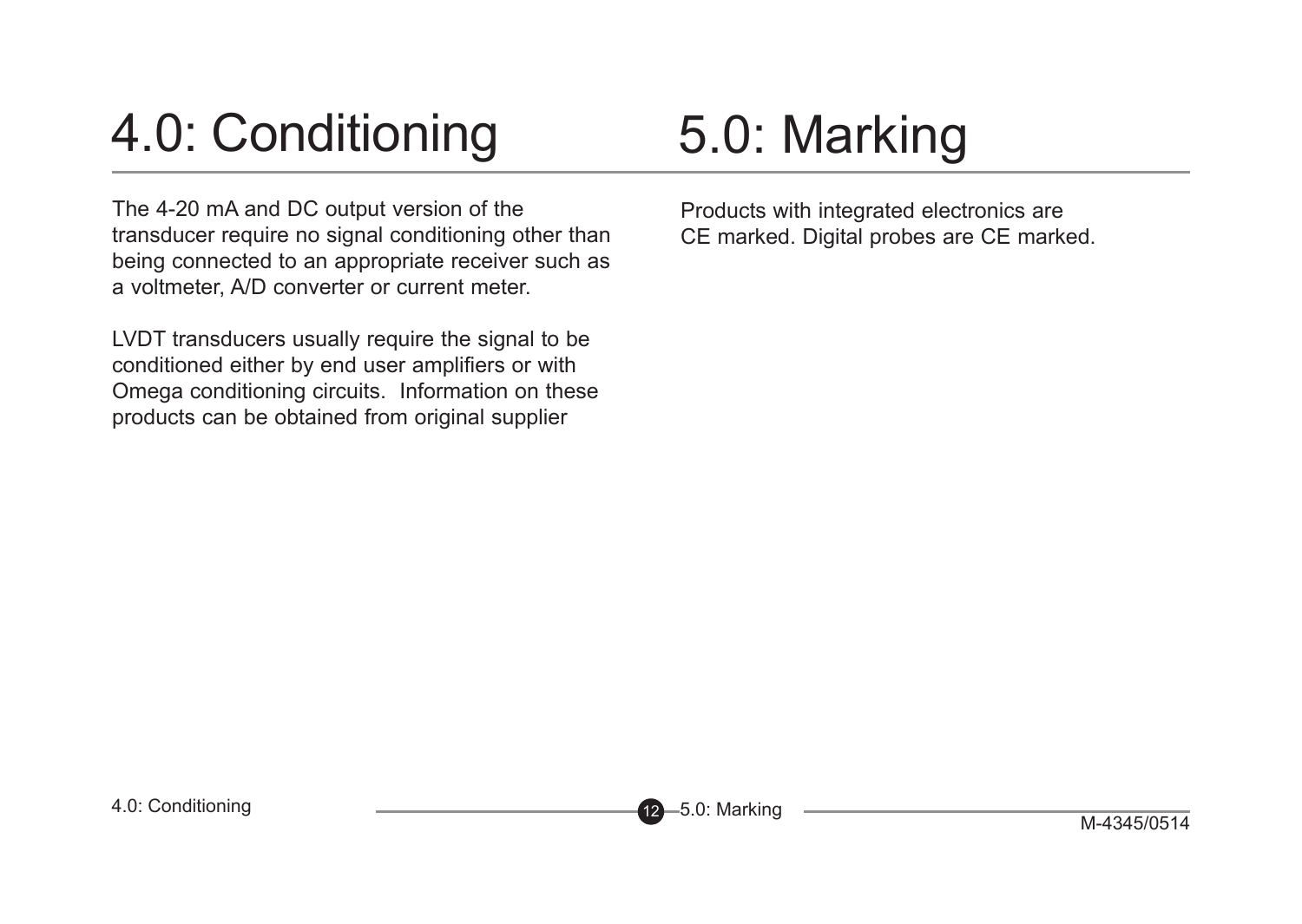#### WARRANTY/DISCLAIMER

OMEGA ENGINEERING, INC. warrants this unit to be free of defects in materials andworkmanship for a period of *13 months* from date of purchase. OME-GA's Warranty adds an additional one (1) month grace period to the normal *one (1) year product warranty* to cover handling and shipping time. This ensures that OMEGA's customers receive maximum coverage on each product.

If the unit malfunctions, it must be returned to the factory for evaluation. OMEGA's Customer Service Department will issue an Authorized Return (AR) number immediately upon phone or written request. Upon examination by OMEGA, if the unit is found to be defective, it will be repaired or replaced at no charge. OMEGA's WARRANTY does not apply to defects resulting from any action of the purchaser, including but not limited to mishandling, improper interfacing, operation outside of design limits, improper repair, or unauthorized modification. This WARRANTY is VOID if the unit shows evidence of having been tampered with or shows evidence of having been damaged as a result of excessive corrosion; or current, heat, moisture or vibration; improper specification; misapplication; misuse or other operating conditions outside of OMEGA's control. Components which wear are not warranted, including but not limited to contact points, fuses, and triacs.

*OMEGA is pleased to offer suggestions on the use of its various products. However, OMEGA neither assumes responsibility for any omissions or errors nor assumes liability for any damages that result from the use of its products in accordance with information provided by OMEGA, either verbal or written. OMEGA warrants only that the parts manufactured by it will be as specified and free of defects. OMEGA MAKES NO OTHER WARRANTIES OR REPRESENTATIONS OF ANY KIND WHATSOEVER, EXPRESS OR IMPLIED, EXCEPT THAT OF TITLE, AND ALL IMPLIED WARRANTIES INCLUDING ANY WAR-RANTY OF MERCHANTABILITY AND FITNESS FOR A PARTICULAR PURPOSE ARE HEREBY DISCLAIMED. LIMITATION OF LIABILITY: The remedies of purchaser setforth herein are exclusive, and the total liability of OMEGA with respect to this order, whether based on contract, warranty, negligence, indemnification, strict liability or otherwise, shall not exceed the purchase price of the component upon which liability is based. In no event shall OMEGA be liable for consequential, incidental or specialdamages.*

CONDITIONS: Equipment sold by OMEGA is not intended to be used, nor shall it be used: (1) as a "Basic Component" under 10 CFR 21 (NRC), used in or with any nuclear installation or activity; or (2) in medical applications or used on humans. Should any Product(s) be used in or with any nuclear installation or activity, medical application, used on humans, or misused in any way, OMEGA assumes no responsibility as set forthin our basic WARRANTY/ DISCLAIMER language, and, additionally, purchaser will indemnify OMEGA and hold OMEGA harmless from any liability or damage whatsoever arising out of the use of the Product(s) in such a manner.

### **RETURN REQUESTS/INQUIRIES**

Direct all warranty and repair requests/inquiries to the OMEGA Customer Service Department. BEFORE RETURNING ANY PRODUCT(S) TO OMEGA, PUR-CHASER MUST OBTAIN AN AUTHORIZED RETURN (AR) NUMBER FROM OMEGA'S CUSTOMER SERVICE DEPARTMENT (IN ORDER TO AVOID PROCESSING DELAYS). The assigned AR numbershould then be marked on the outside of the return package and on any correspondence.

The purchaser is responsible for shipping charges, freight, insurance and proper packaging to prevent breakage in transit.

FOR WARRANTY RETURNS, please have the following information available BEFORE contacting OMEGA: 1. Purchase Order number under which the product was PURCHASED 2. Model and serial number of the product under warranty, and 3. Repair instructions and/or specific problems relative to the product.

FOR NON-WARRANTY REPAIRS, consult OMEGA for current repair charges. Have the following information available BEFORE contacting OMEGA: 1. Purchase Order number to cover the COST of the repair, 2. Model and serial number of the product, and 3. Repair instructions and/or specific problems relative to the product.

OMEGA's policy is to make running changes, not model changes, whenever an improvement is possible.

This affords our customers the latest in technology and engineering. OMEGA is a registered trademark of OMEGA ENGINEERING, INC.

© Copyright 2004 OMEGA ENGINEERING, INC. All rights reserved. This document may not be copied, photocopied, reproduced, translated, or reduced to any electronic medium or machine-readable form, in whole or in part, without the prior written consent of OMEGA ENGINEERING. INC.